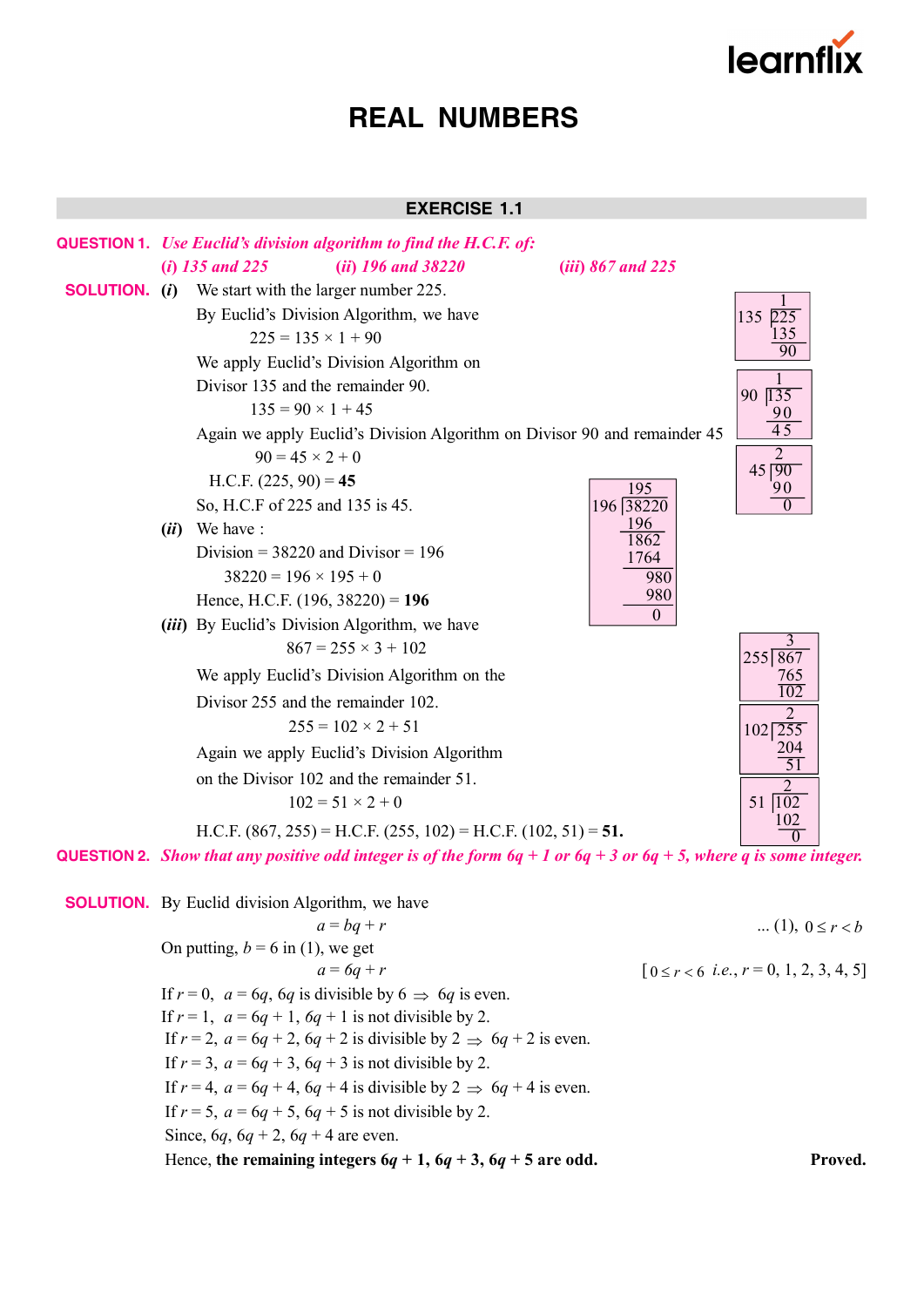- **QUESTION 3.** *An army contingent of 616 members is to march behind an army band of 32 members in a parade. The two groups are to march in the same number of columns. What is the maximum number of* *columns in which they can march ?*
	- **SOLUTION.** To find the maximum number of columns, we have to find the H.C.F. of 616 and 32.

| 32   616   19                                                | $8 \mid 32 \mid 4$                  |
|--------------------------------------------------------------|-------------------------------------|
| 32                                                           | 32                                  |
| 296                                                          |                                     |
| 288                                                          |                                     |
|                                                              |                                     |
| <i>i.e.</i> , $616 = 32 \times 19 + 8$                       | <i>i.e.</i> , $32 = 8 \times 4 + 0$ |
| The H.C.F. of 616 and 32 is 8.<br>$\mathcal{L}_{\mathbf{z}}$ |                                     |

Hence, maximum number of columns is **8. Ans.**

**QUESTION 4.** *Use Euclid's Division lemma to show that the square of any positive integer is either of the form 3m or 3m + 1 for some integer m.*

**SOLUTION.** By Euclid Division Algorithm, we have

$$
a = bq + r \tag{1}
$$

On putting 
$$
b = 3
$$
 in (1), we get

| $a=3q+r$ , $[0 \le r < 3, i.e., r = 0, 1, 2]$ |
|-----------------------------------------------|
|-----------------------------------------------|

If 
$$
r = 0
$$
  $a = 3q$   $\Rightarrow$   $a^2 = 9q^2$  ... (2)  
\nIf  $r = 1$   $a = 3q + 1$   $\Rightarrow$   $a^2 = 9q^2 + 6q + 1$  ... (3)  
\nIf  $r = 2$   $a = 3q + 2$   $\Rightarrow$   $a^2 = 9q^2 + 12q + 4$  ... (4)

From (2),  $9q^2$  is a square of the form  $3m$ , where  $m = 3q^2$ 

From (3),  $9q^2 + 6q + 1$  *i.e.*,  $3(3q^2 + 2q) + 1$  is a square which is of the form

 $3m + 1$  where  $m = 3q^2 + 2q$ 

From (4),  $9q^2 + 12q + 4$  *i.e.*,  $3(3q^2 + 2q + 1) + 1$  is a square which is of the form  $3m + 1$ , where  $m = 3q^2 + 4q + 1$ .

∴ The square of any +ve integer is either of the form  $3m$  or  $3m + 1$  for some integer  $m$ . Proved.

- **QUESTION 5.** *Use Euclid's Division lemma to show that the cube of any integer is either of the form 9m, 9m + 1 or 9m + 8.*
	- **SOLUTION.** Let *m* be any positive integer. Then it is of the form  $3m$ ,  $3m + 1$  or  $3m + 2$ . Now, we have to prove that the cube of each of these can be rewritten in the form  $9q$ ,  $9q + 1$  or  $9q + 8$ .

Now,  
\n
$$
(3m)^3 = 27m^3 = 9 (3m^3)
$$
\n
$$
= 9q, \text{ where } q = 3m^3
$$
\n
$$
(3m + 1)^3 = (3m)^3 + 3(3m)^2 \cdot 1 + 3(3m) \cdot 1^2 + 1
$$
\n
$$
= 27m^3 + 27m^2 + 9m + 1
$$
\n
$$
= 9(3m^3 + 3m^2 + m) + 1
$$
\n
$$
= 9q + 1, \text{ where } q = 3m^3 + 3m^2 + m
$$
\nand  
\n
$$
(3m + 2)^3 = (3m)^3 + 3 (3m)^2 \cdot 2 + 3(3m) \cdot 2^2 + 8
$$
\n
$$
= 27m^3 + 54m^2 + 36m + 8
$$
\n
$$
= 9(3m^3 + 6m^2 + 4m) + 8
$$
\n
$$
= 9q + 8, \text{ where } q = 3m^3 + 6m^2 + 4m
$$
\nAns.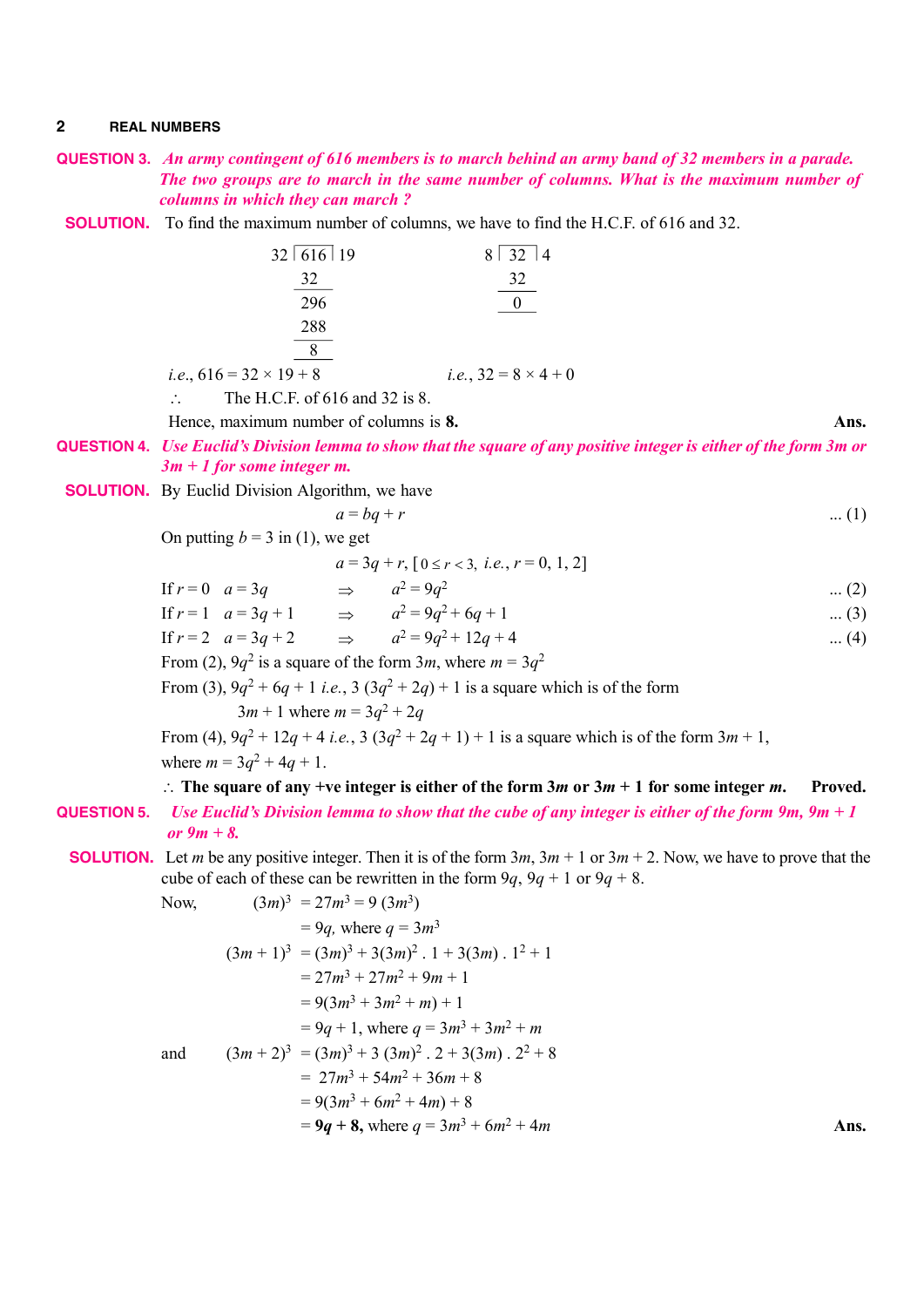### **EXERCISE 1.2**

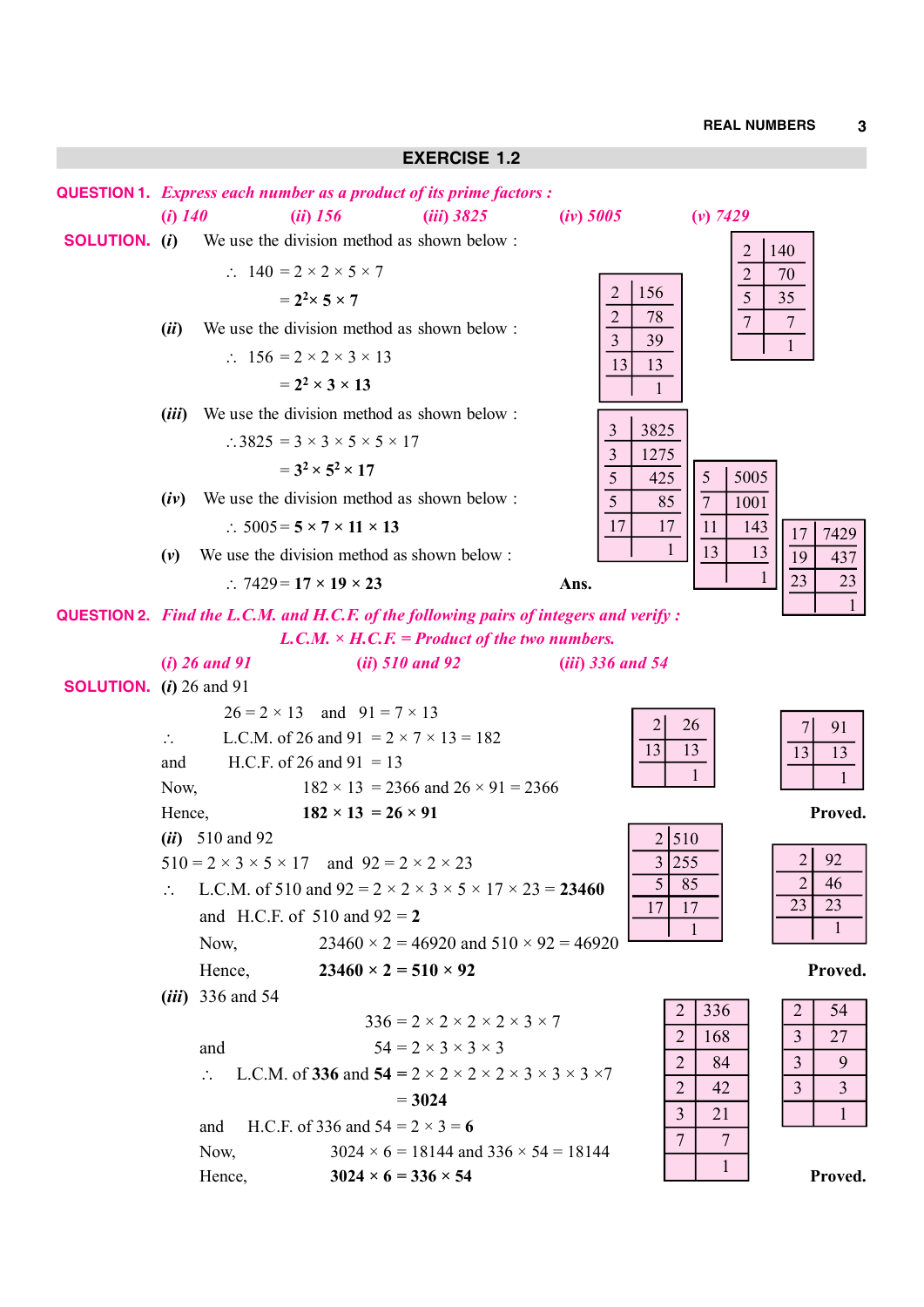**QUESTION 3.** *Find the H.C.F. and L.C.M. of the following integers by applying prime factorisation method.* **(***i***)** *12, 15, 21;* **(***ii***)** *17, 23, 29* **(***iii***)** *8, 9 and 25*



the factorisation of  $6^n$ .

So, there is no value of  $n$  in natural numbers for which  $6^n$  ends with the digit zero. **Ans.**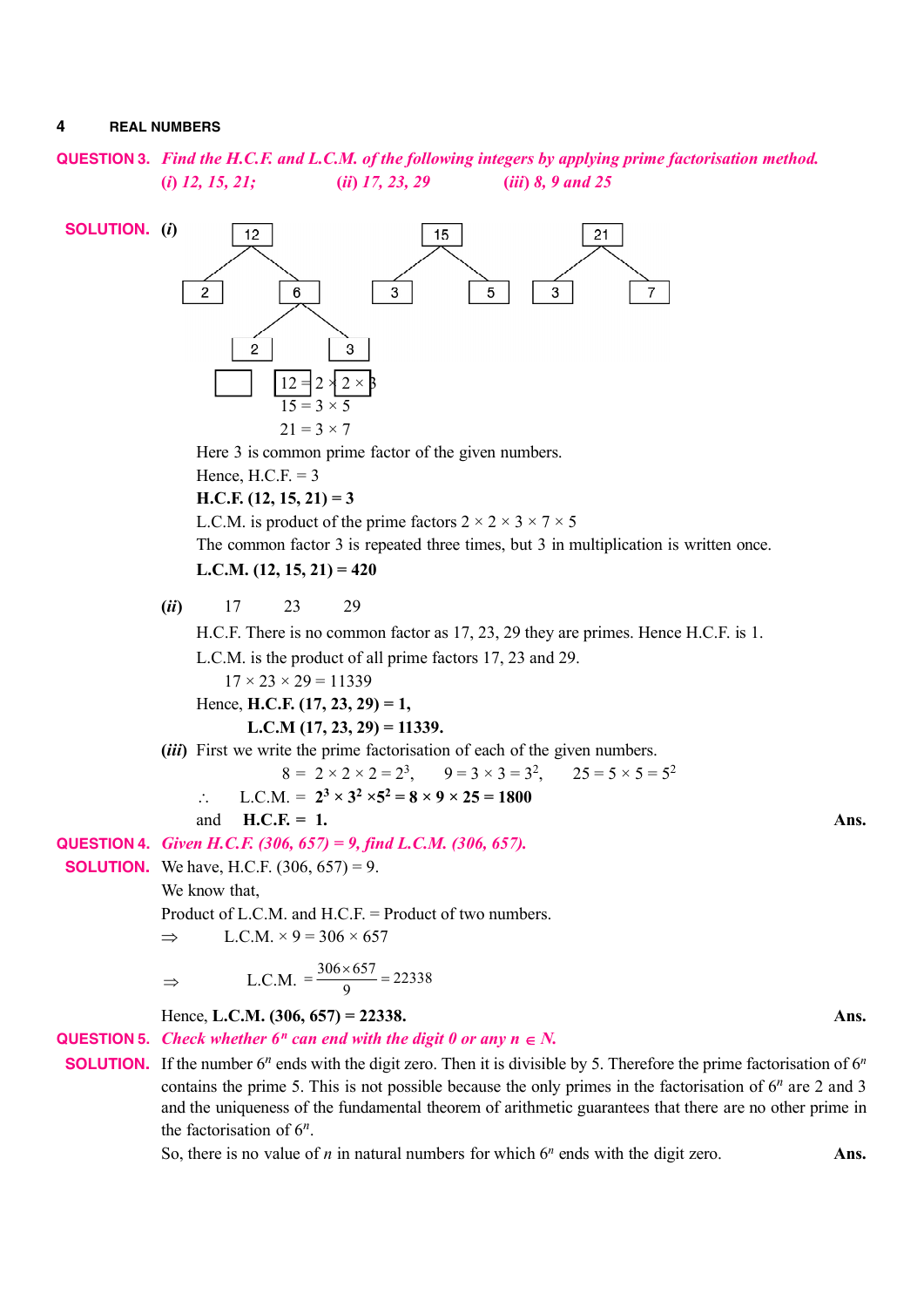**QUESTION 6.** *Explain why*  $7 \times 11 \times 13 + 13$  and  $7 \times 6 \times 5 \times 4 \times 3 \times 2 \times 1 + 5$  are composite numbers.

**SOLUTION.** We have,  $7 \times 11 \times 13 + 13 = 1001 + 13 = 1014$ 

 $1014 = 2 \times 3 \times 13 \times 13$ 

So, it is the product of more than two prime numbers.

2, 3 and 13.

Hence, **it is a composite number.**

 $7 \times 6 \times 5 \times 4 \times 3 \times 2 \times 1 + 5 = 5040 + 5 = 5045$ 

$$
\Rightarrow \qquad 5045 = 5 \times 1009
$$

It is the product of prime factors 5 and 1009.

Hence, **it is a composite number. Ans.**

- **QUESTION 7.** *There is a circular path around a sports field. Sonia takes 18 minutes to drive one round of the field, while Ravi takes 12 minutes for the same. Suppose they both start at the same point and at the same time, and go in the same direction. After how many minutes will they meet again at the starting point ?*
	- **SOLUTION.** They will be again at the starting point at least common multiples of 18 and 12 minutes. To find the LCM of 18 and 12, we have:

 $18 = 2 \times 3 \times 3$  and  $12 = 2 \times 2 \times 3$ 

L.C.M. of 18 and  $12 = 2 \times 2 \times 3 \times 3 = 36$ 

So, Sonia and Ravi will meet again at the starting point after 36 minutes.

# **EXERCISE 1.3**

- **QUESTION 1.** *Prove that*  $\sqrt{5}$  *is an irrational number by contradiction method.*
- **SOLUTION.** Suppose  $\sqrt{5}$  represents a rational number. Then  $\sqrt{5}$  can be expressed in the form  $\frac{p}{\sqrt{5}}$ , *q* where *p*, *q* are integers and have no common factor,  $q \neq 0$ .

$$
\sqrt{5} = \frac{p}{q}
$$

Squaring both sides, we get

$$
5 = \frac{p^2}{q^2} \qquad \Rightarrow \qquad p^2 = 5q^2 \qquad \qquad \dots (1)
$$

$$
\Rightarrow \qquad 5 \text{ divides } p^2
$$
  

$$
\Rightarrow \qquad 5 \text{ divides } p.
$$
 (2) (Concept 3)

$$
\Rightarrow \qquad \qquad \text{or } \qquad \qquad \text{or } \qquad
$$

Let  $p = 5$  *m*  $n^2 = 25 \; m^2$ 

Putting the value of  $p^2$  in (1), we get

$$
25 \ m^2 = 5 \ q^2 \Rightarrow 5 \ m^2 = q^2
$$
  
\n
$$
\Rightarrow 5 \ \text{divides} \ q^2 \Rightarrow 5 \ \text{divides} \ q. \qquad \dots (3)
$$
 (Concept 3)

Thus from (2), 5 divides *p* and from (3), 5 also divides *q*. It means 5 is a common factor of *p* and *q*. This contradicts the supposition so there is no common factor of *p* and *q*.

Hence,  $\sqrt{5}$  is an irrational number.

# **QUESTION 2.** *Prove that*  $3 + 2\sqrt{5}$  *is irrational.*

**SOLUTION.** Let us assume, to the contrary, that  $3 + 2\sqrt{5}$  is a rational number.

Now, let 
$$
3 + 2\sqrt{5} = \frac{a}{b}
$$
, where *a* and *b* are coprime and  $b \ne 0$ .  
So,  $2\sqrt{5} = \frac{a}{b} - 3$  or  $\sqrt{5} = \frac{a}{2b} - \frac{3}{2}$ 

| $\overline{2}$ | 18 |               | 12 |
|----------------|----|---------------|----|
|                | 9  | ŋ<br>$\angle$ | 6  |
|                |    |               |    |
|                |    |               |    |

**Proved.**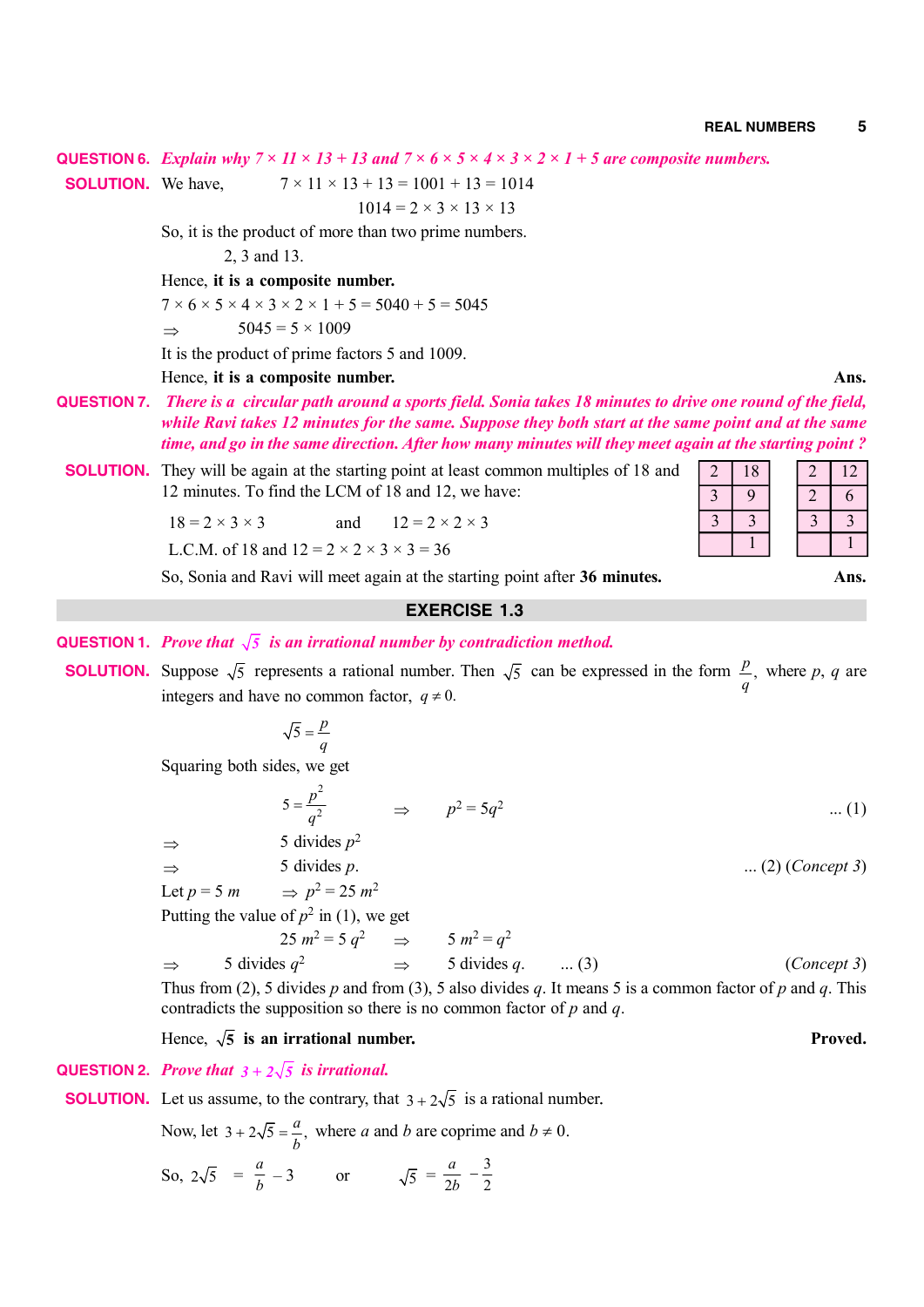Since *a* and *b* are integers, therefore

3  $2b$  2 *a*  $\frac{i}{b}$  –  $\frac{3}{2}$  is a rational number

$$
\therefore \qquad \sqrt{5} \text{ is a rational number.}
$$

But  $\sqrt{5}$  is an irrational number. This shows that our assumption is incorrect.

So,  $3 + 2\sqrt{5}$  is an irrational number. **Proved.** Proved.

**QUESTION 3.** *Prove that the following are irrationals :*

(*i*) 
$$
\frac{1}{\sqrt{2}}
$$
 (*ii*)  $7\sqrt{5}$  (*iii*)  $6 + \sqrt{2}$ 

**SOLUTION.** (*i*) Let us assume, to the contrary, that  $\frac{1}{\sqrt{2}}$  is rational. That is, we can find co-prime integers *p* and *q*  $(q \neq 0)$  such that

$$
\frac{1}{\sqrt{2}} = \frac{p}{q} \quad \text{or} \quad \frac{1 \times \sqrt{2}}{\sqrt{2} \times \sqrt{2}} = \frac{p}{q} \quad \text{or} \quad \frac{\sqrt{2}}{2} = \frac{p}{q}
$$
  
or 
$$
\sqrt{2} = \frac{2p}{q}
$$

Since *p* and *q* are integres  $\frac{2p}{2}$  $\frac{d^2P}{dq}$  is rational, and so  $\sqrt{2}$  is rational.

But this contradicts the fact that  $\sqrt{2}$  is irrational.

*p*  $=\frac{P}{7q}$ 

So, we conclude that  $\frac{1}{\sqrt{2}}$  $\frac{1}{2}$  is an irrational. Proved.

(*ii*) Let us assume, to the contrary, that  $7\sqrt{5}$  is rational. That is, we can find co-prime integers *p* and *q*  $(q \neq 0)$  such that  $7\sqrt{5} = \frac{p}{n}$ .  $=\frac{P}{q}$ 

So,  $\sqrt{5} = \frac{P}{7q}$ .

Since *p* and *q* are integers, 7 *p*  $\frac{9}{q}$  is rational and so is  $\sqrt{5}$ .

But this contradicts the fact that  $\sqrt{5}$  is irrational. So, we conclude that  $7\sqrt{5}$  is an irrational. Proved. (*iii*) Let us assume, to the contrary, that  $6 + \sqrt{2}$  is rational. That is, we can find integers *p* and *q* ( $\neq 0$ ) such

that

or 
$$
6 + \sqrt{2} = \frac{p}{q}
$$
 or  $6 - \frac{p}{q} = \sqrt{2}$   
or  $\sqrt{2} = 6 - \frac{p}{q}$ 

Since *p* and *q* are integers, we get  $6 - \frac{p}{q}$  $-\frac{p}{q}$  is rational, and so  $\sqrt{2}$  is rational.

But this contradicts the fact that  $\sqrt{2}$  is irrational.

So, we conclude that  $6 + \sqrt{2}$  is an irrational. Proved.

## **EXERCISE 1.4**

**QUESTION 1.** *Without actually performing the long division, state whether the following rational numbers will have a terminating decimal expansion or a non-terminating repeating decimal expansion:*

(i) 
$$
\frac{13}{3125}
$$
 (ii)  $\frac{17}{8}$  (iii)  $\frac{64}{455}$  (iv)  $\frac{15}{1600}$  (v)  $\frac{29}{343}$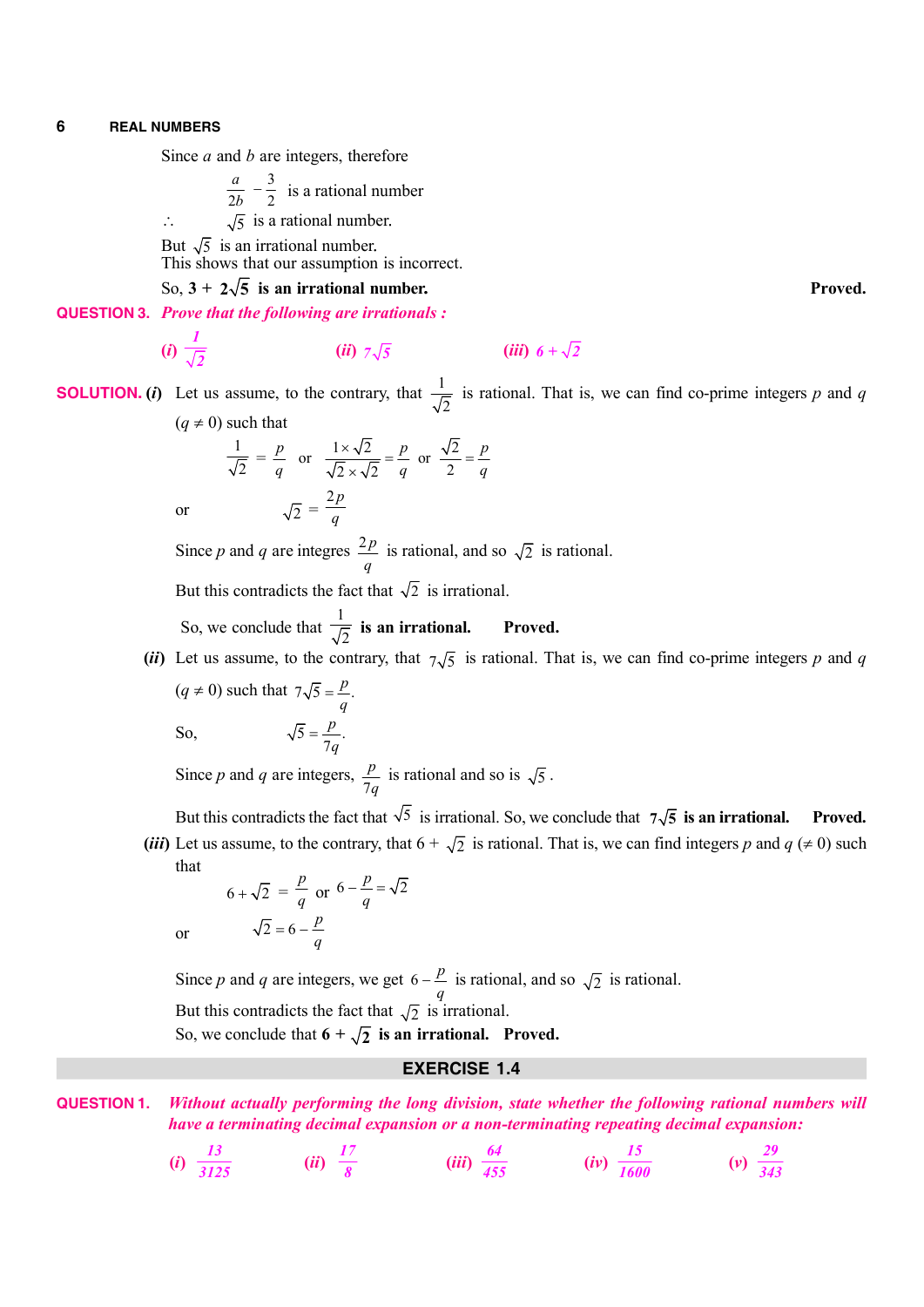(vi) 
$$
\frac{23}{2^3s^2}
$$
 (vii)  $\frac{129}{2^3s^3}$  (viii)  $\frac{6}{15}$  (ix)  $\frac{35}{30}$  (x)  $\frac{77}{300}$   
\n**SOLUTION. (i)** Since the factors of the denominator 3125 are 2<sup>9</sup> × 5<sup>5</sup>. Therefore  $\frac{13}{3125}$  is a terminating decimal.  
\n(ii) Since the factors of the denominator 455 is not in the form  $2^n \times 5^m$ . So  $\frac{64}{455}$  is non-terminating  
\nrepeating decimal.  
\n(iv) Since the factors of the denominator 455 is not in the form  $2^n \times 5^m$ . So  $\frac{1}{160}$  is a terminating decimal.  
\n(v) Since the factors of the denominator 343 is not of the form  $2^n \times 5^m$ . So,  $\frac{1}{1600}$  is a terminating decimal.  
\n(vi) Since the factors of the denominator 2<sup>2</sup> × 7<sup>2</sup>. So,  $\frac{1}{2\sqrt{3}}$  is a terminating decimal.  
\n(vii) Since the factors of the denominator 2<sup>2</sup> × 7<sup>2</sup>. So,  $\frac{23}{2\sqrt{3}}$  is a terminating decimal.  
\n(viii)  $\frac{6}{15} = \frac{2}{5}$  here the factors of the denominator 50 is of the form  $2^0 \times 5^1$ . So,  $\frac{5}{21}$  is a terminating decimal.  
\n(vii) Since the factors of the denominator 50 is of the form  $2^0 \times 5^1$ . So,  $\frac{5}{30}$  is terminating decimal.  
\n(viii)  $\frac{6}{15} = \frac{2}{5}$  here the factors of the denominator 50 is of the form  $2^0 \times 5^1$ . So,  $\frac{5}{30}$  is terminating decimal.  
\n(c) Since the factors of the denominator 50 is of the form  $2^0 \times 5^1$ . So,  $\frac{5}{30}$  is terminating decimal.  
\n(c) Since the factors of the denominator 210 is not of the form  $2^n \times 5^m$ . So,  $\frac{77}{270}$  is non-terminating decimal.  
\n(b)  $\frac{13}{3125} = \frac{13}{5 \times$ 

*they are rational or not. If they are rational and of the form*  $\frac{p}{q}$ *, what can you say about the prime* 

| $factors of q ?$ | (ii) 0.120120012000120000.... | (iii) 43.123456789 |
|------------------|-------------------------------|--------------------|
|------------------|-------------------------------|--------------------|